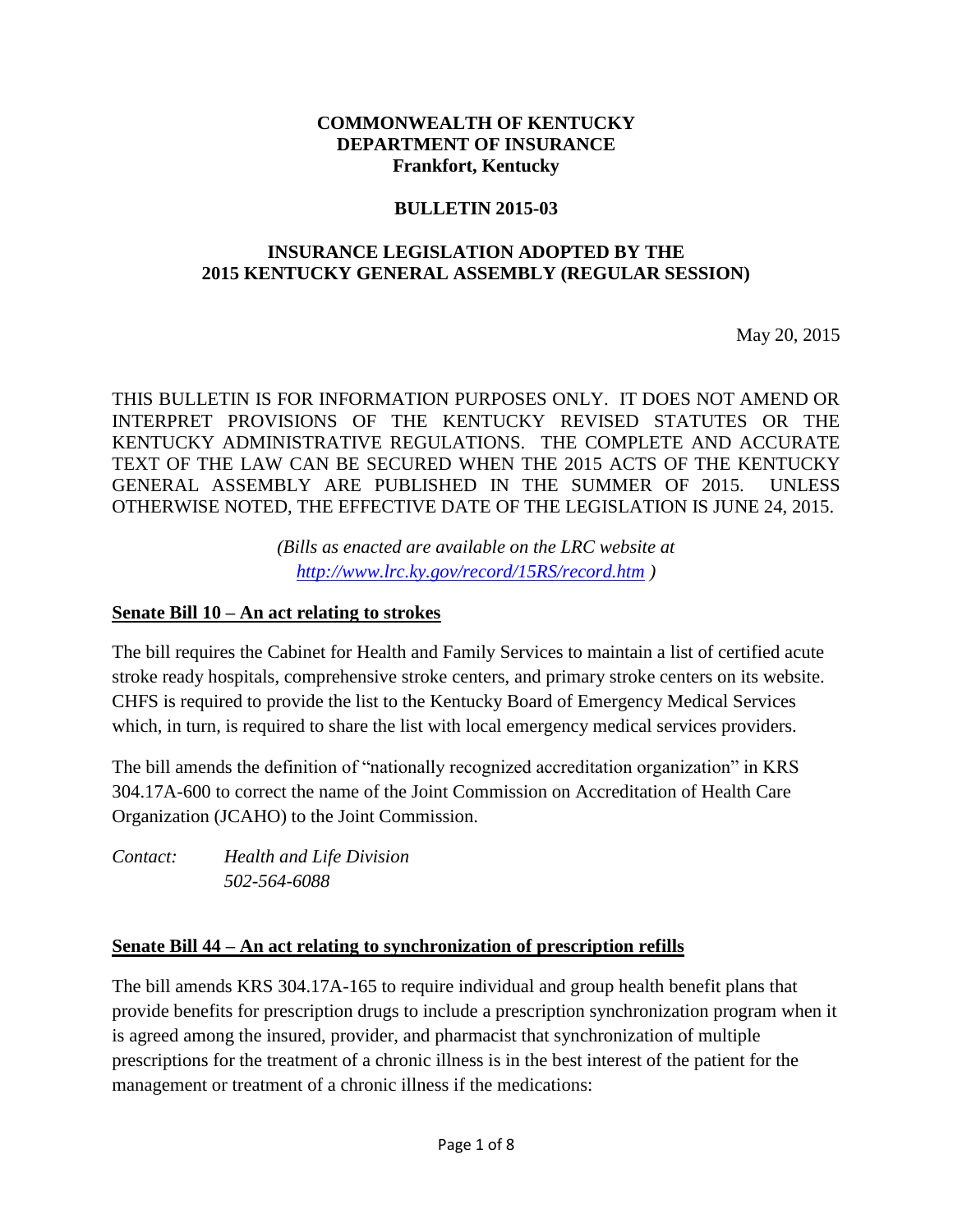- Are covered by the individual or group health benefit plan;
- Are used for treatment and management of chronic conditions that are subject to refills;
- Are not a Schedule II controlled substance or a Schedule III controlled substance containing hydrocodone;
- Meet all prior authorization criteria specific to the mediations at the time of the synchronization request;
- Are of a formulation that can be effectively split over required short fill periods required to achieve synchronization; and
- Do not have quantity limits or dose optimization criteria or requirements that would be violated in fulfilling synchronization.

The bill prohibits an individual or group health benefit plan from applying a prorated daily costsharing rate to any medication dispensed by a network pharmacy in order to achieve synchronization.

The bill further prohibits prorating any dispensing fee. Rather, any dispensing fee is required to be based on an individual prescription that is filled or refilled.

Section 2 of the bill requires the Department for Medicaid Services and Medicaid MCOs to create a prescription synchronization program in the same manner as required of private health insurance.

The bill takes effect on January 1, 2016.

*Contact: Health and Life Division 502-564-6088*

## **Senate Bill 61 – An act relating to removing barriers to colorectal cancer screening**

This bill amends KRS 304.17A-257 to require health benefit plans to cover complete colorectal cancer screenings, as recommended by the American Cancer Society. Coverage for services received from participating providers must be provided without cost-sharing to the member.

The bill takes effect on January 1, 2016.

*Contact: Health and Life Division 502-564-6088*

#### **Senate Bill 192 – An act relating to controlled substances and declaring an emergency**

This is omnibus legislation to address abuse of controlled substances in Kentucky.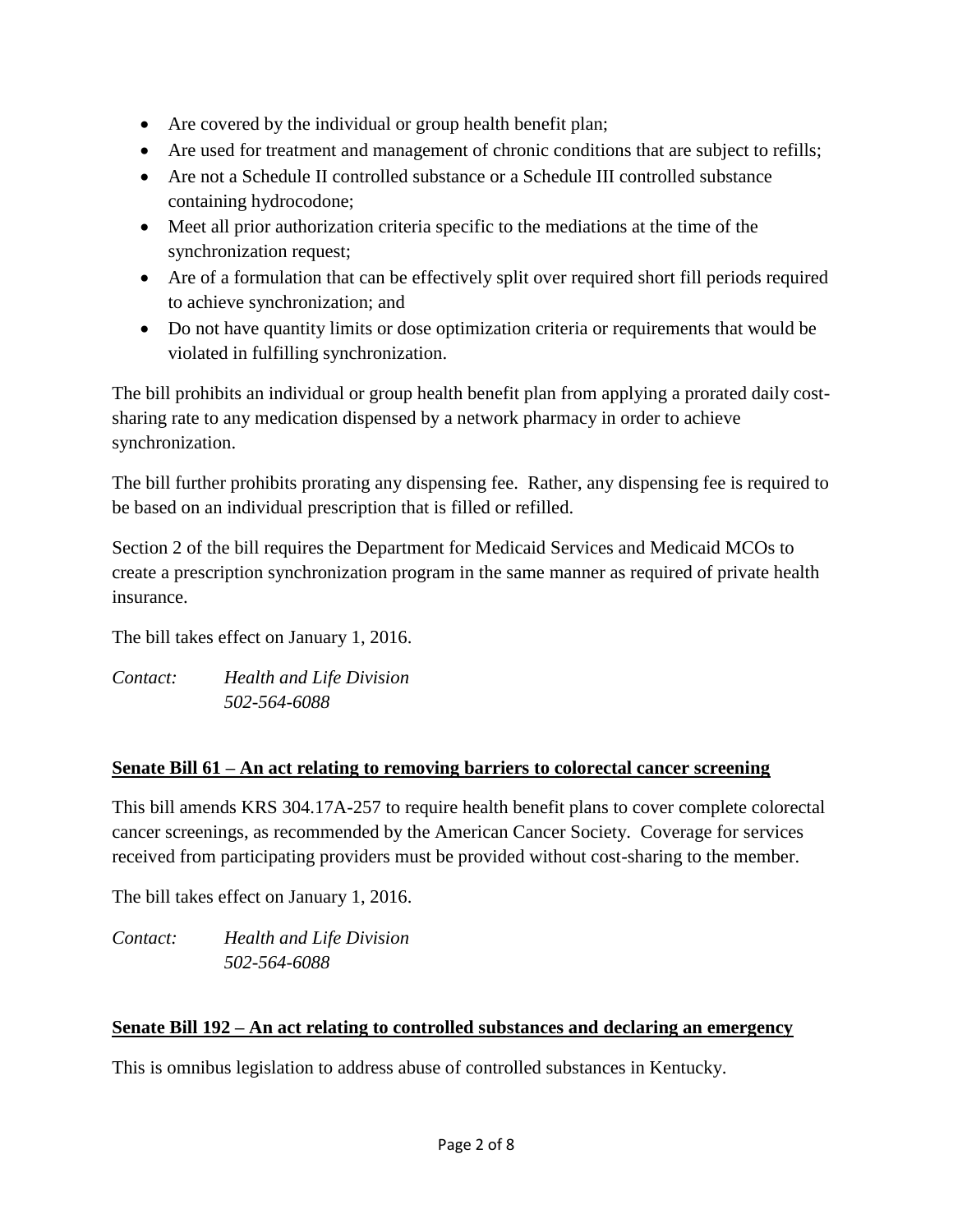In part, Section 4 amends KRS 205.560 to require Medicaid managed care organizations to complete their contracting and credentialing process within forty-five (45) days of receipt of a correct and complete application for credentialing by a behavioral health provider providing substance use disorder services unless the Medicaid managed organization notifies the provider that additional time is needed. Any additional time to render a decision cannot exceed ninety (90) days from receipt of the credentialing application.

Section 4 also amends KRS 205.560 to require Medicaid managed care organizations to adjudicate any clean claims submitted for a substance use disorder service in accordance with KRS 304.17A-700 to 304.17A-730, Kentucky's law regarding prompt payment of claims. The Department of Insurance is permitted to impose a civil penalty of \$100 per violation per day for failure to comply.

# *Please note: This bill is emergency legislation that became effective on the Governor's signature on March 25, 2015.*

*Contact: Consumer Protection Division, Medicaid Prompt Payment Compliance Branch 502-564-6106*

### **House Bill 69 – An act relating to removing barriers to colorectal cancer screening**

In pertinent part, this bill amends KRS 304.17A-257 to require health benefit plans to cover complete colorectal cancer screenings, as recommended by the American Cancer Society. Coverage for services received from participating providers must be provided without costsharing to the member.

The bill takes effect on January 1, 2016.

*Contact: Health and Life Division 502-564-6088*

## **House Bill 117 – An act relating to insurance**

Section 1 amends KRS 304.3-400 to clarify that risk retention groups are subject to the producercontrolled insurer requirements located in KRS 304.3-400 through 304.3-430.

Section 2 amends KRS 304.37-050 to adopt the confidentiality provisions of the Model Holding Company Act.

Sections 3 through 16 amend Kentucky's Standard Valuation Law and Nonforfeiture Law to adopt the principle-based reserving requirements in accordance with the model developed by the National Association of Insurance Commissioners.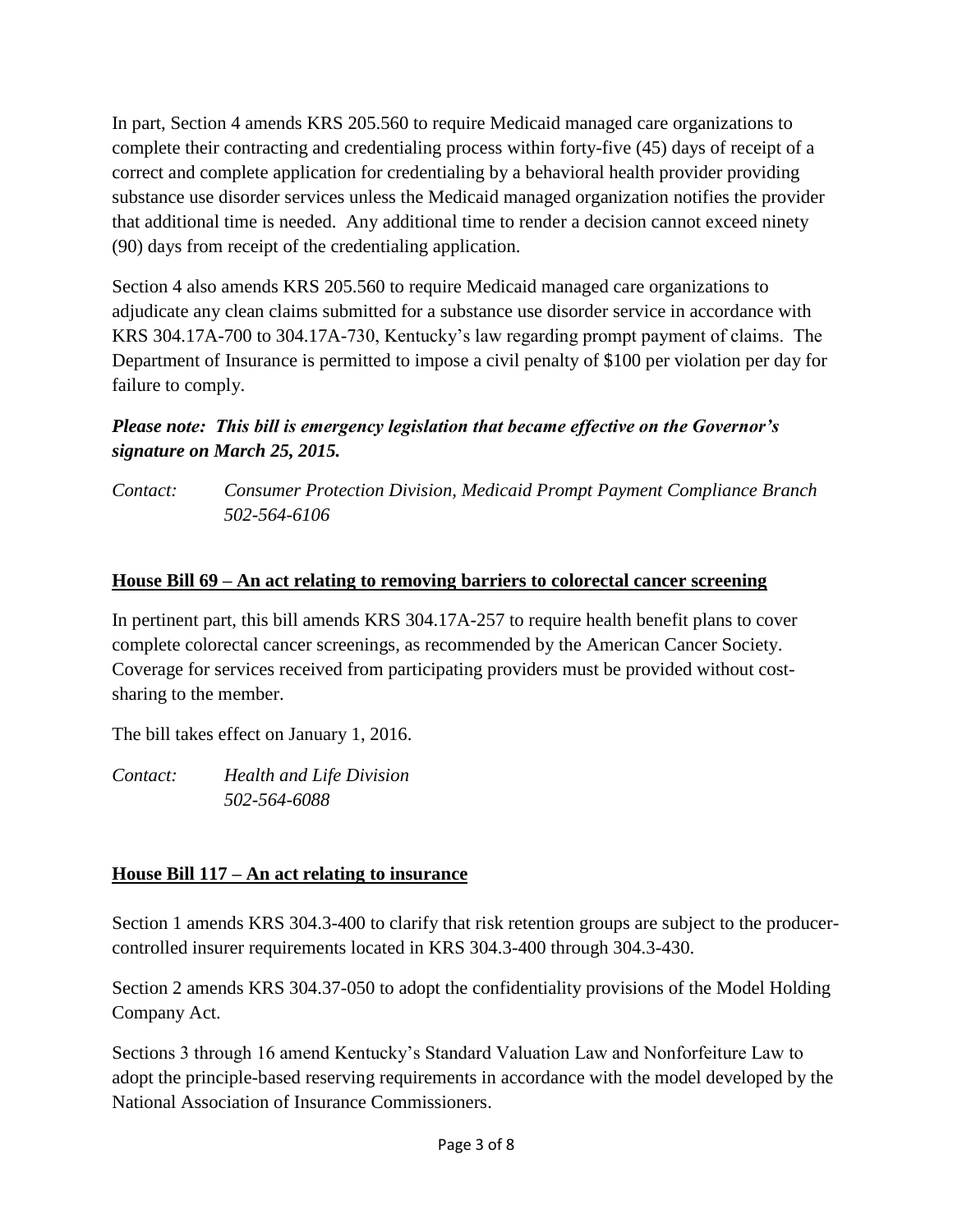Section 9 includes specific exemptions regarding principle-based reserving requirements.

- Subsection (1) specifically exempts product forms or product lines of a domestic company licensed and doing business only in Kentucky if the Commissioner has issued an exemption in writing to the company and the company computes reserves using assumptions and methods used prior to the operative date of the valuation manual and any requirements established by the Commissioner and promulgated by regulation.
- Subsection (2) creates an exemption for a domestic company that has less than \$300,000,000 of ordinary life premiums or a company that is a member of a group of life insurers that has combined ordinary life insurance premiums of less than \$600,000,000 and that is licensed and doing business in Kentucky if:
	- o The company reported total adjusted capital of at least four hundred fifty percent (450%) of authorized control level risk-based capital in the risk-based capital report for the prior calendar year;
	- o The appointed actuary has provided an unqualified opinion on the reserves in accordance with KRS 304.6-171 for the prior calendar year; and
	- $\circ$  The company has provided a certification by a qualified actuary that any universal life policy with a secondary guarantee, issued or assumed by the company after the operative date of the valuation manual, meets the definition of a nonmaterial secondary guarantee universal life product as defined in the valuation manual.

Domestic companies meeting the requirements for this exemption are required to file a statement with the Commissioner certifying that these requirements have been met for the current calendar year based on premiums and other values from the prior calendar year's financial statements. The statement must be filed prior to July 1 of the current calendar year.

*Note: Section 17 of the bill, which amends KRS 160.310 to address minimum requirements for basic reparation benefits purchased for school vehicles by boards of education, was reversed by legislation enacted subsequent to HB 117.*

*Contact: Financial Standards and Examination Division 502-564-6082*

> *Health and Life Division 502-564-6088*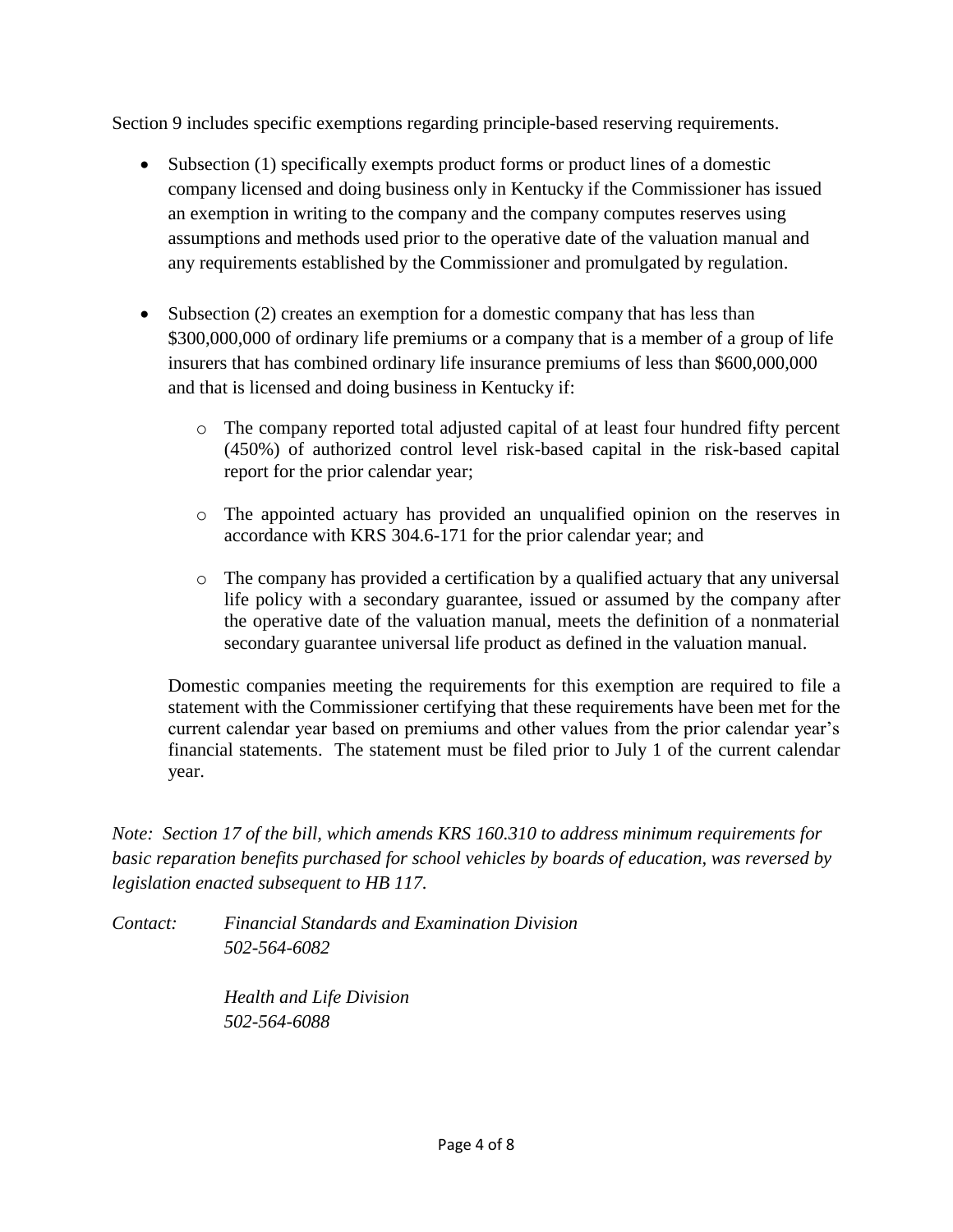### **House Bill 440 – An act relating to business entities**

This bill makes numerous statutory changes regarding business entities.

With regard to insurance specifically:

- Section 5 of this bill amends KRS 14A.9-010 to exempt a foreigner insurer with a certificate of authority from the Commissioner of the Department of Insurance from the requirement to obtain a certificate of authority from the Secretary of State.
- Section 35(4) permits an unincorporated nonprofit association to purchase insurance on behalf of a member or manager for liability asserted against or incurred by the member or manager in the capacity of a member or manager, whether or not the association has authority to reimburse, indemnity, or advance expenses to the member or manager against the liability.

*Contact: Financial Standards and Examination Division 502-564-6082*

### **House Bill 465 – An act relating to insurance contracting standards for eye health care**

The bill amends KRS 304.17A-173 to prohibit an insurer from:

- Requiring an optometrist to meet terms and conditions for participation in a provider network that are not required of a physician or osteopath; and
- Requiring an optometrist, physician or osteopath from contracting with a vision care plan as a condition for participation in the provider network.

*Contact: Health and Life Division 502-564-6088*

## **For Informational Purposes Only**

#### **Senate Bill 75 – An act relating to newborn screening for krabbe disease**

This bill amends KRS 214.155 to include krabbe disease to the listing of required tests for heritable disorders for newborns.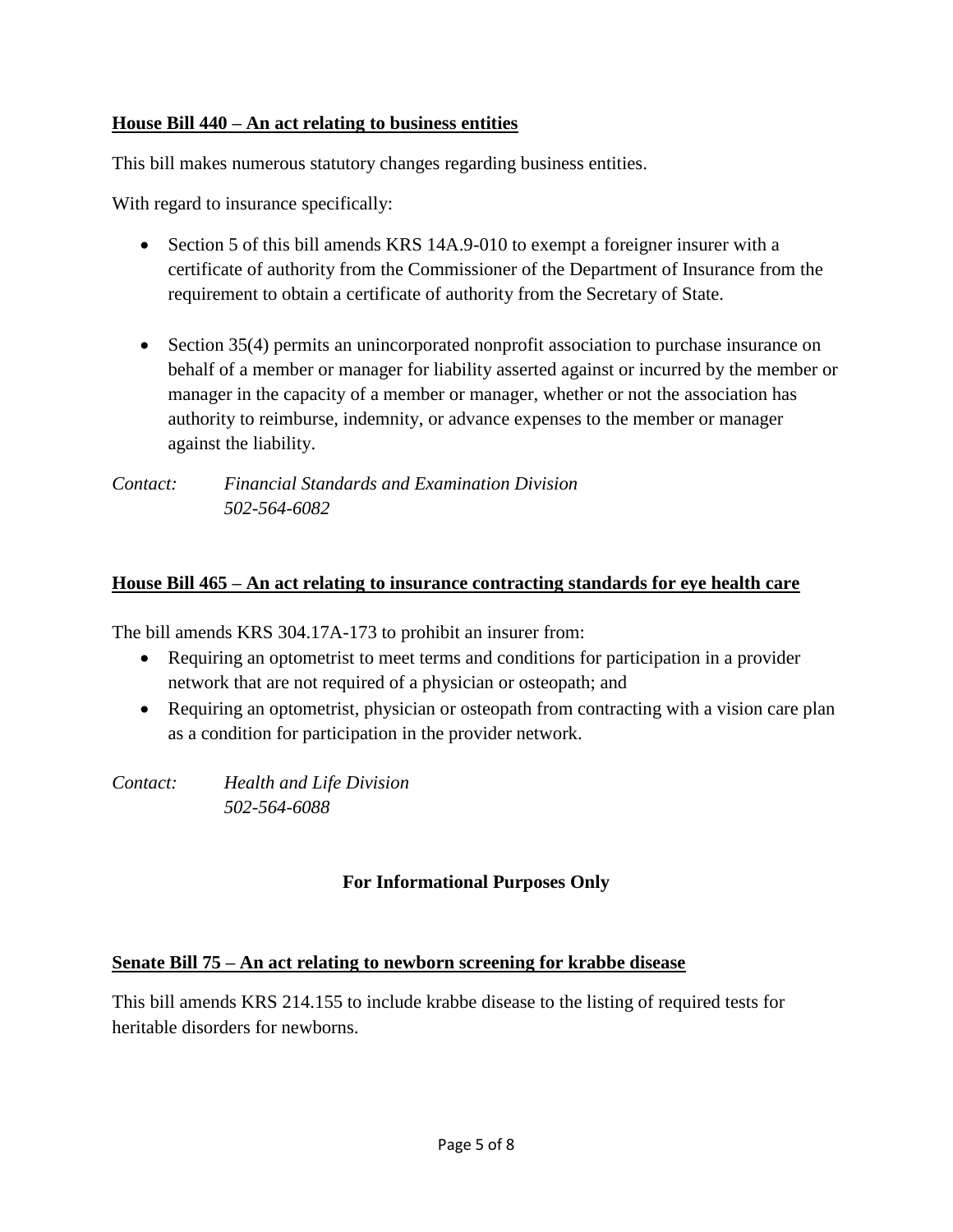# **Senate Bill 78 – An act relating to the towing and storage of vehicles**

This bill amends KRS 376.275 to require a towing or storage company to allow an owner or an insurance company representative the right to a physical inspection of a towed vehicle prior to paying any fees for release of a vehicle. Release of a vehicle is required to occur to the owner or insurance company representative upon payment and consent of the release from the owner or the owner's authorized representative. An explanation and exact charge for each additional service is required to be individually listed in the bill.

A lien holder having a prior recorded lien on the title must be notified by certified mail within the first fifteen (15) days of impoundment. Only fifteen (15) days of storage may be charged if this letter is not sent. The lien holder has the right to take possession of the motor vehicle after showing proof of the lien and paying the reasonable or agreed towing and storage charges on the motor vehicle.

The bill excludes the following from the contents of a motor vehicle that may be sold to pay charges or legally disposed of by the storage or towing company. These items must be released to the vehicle owner or the owner's designated agent upon request if the request is made within forty-five (45) days of the date the vehicle was towed:

- Prescription medication in its proper container;
- Personal medical supplies and equipment or records;
- Educational materials including, but not limited to, calculators, books, papers, and school supplies;
- Documents, files, electronic devices, or equipment which may be able to store personal information or information relating to a person's employment or business;
- Firearms and ammunition:
- Cargo in the possession of persons engaged in transportation in interstate commerce as registered under KRS 186.020;
- Cargo in the possession of an integrated intermodal small package carrier as defined by KRS 281.605(12);
- Child restraint systems or child booster seats; and
- Checks, checkbooks, debit or credit cards, money orders, stocks, or bonds.

# **SB 153 – An act relating to motor carriers**

This is an omnibus revision of the motor carrier statutes. Included within the bill are various requirements for the licensing of transportation network companies.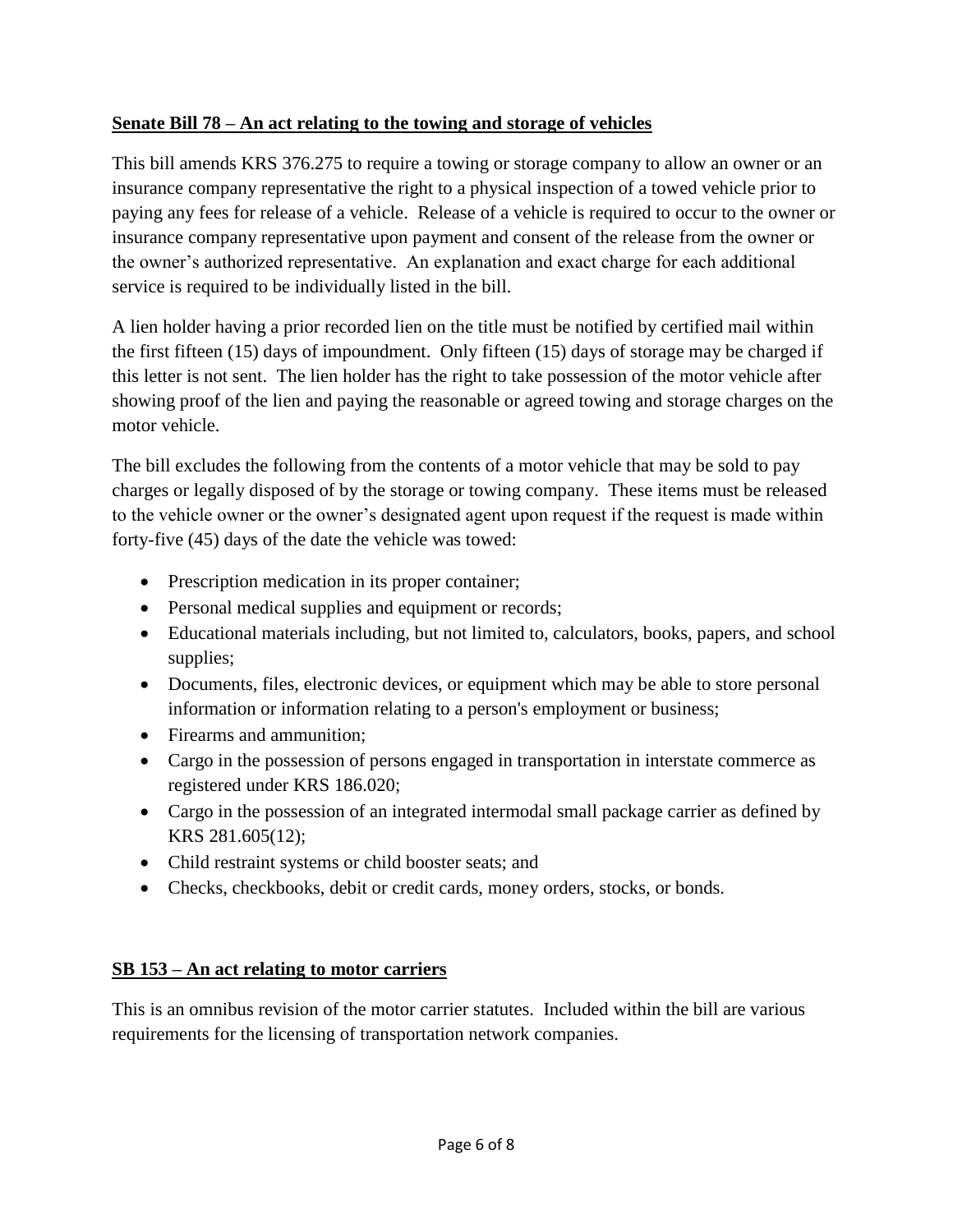Section 15 amends KRS 281.655 to provide the Transportation Cabinet with specific authority to promulgate administrative regulations for pre-trip acceptance liability policies and prearranged ride liability insurance policies for transportation network company vehicles.

The minimum amount of insurance for pre-trip acceptance liability policies is required to be \$50,000 for death and personal injury to one (1) person, \$100,000 for death and personal injury resulting from one (1) incident, and \$25,000 for property damage.

The minimum amount of insurance for prearranged ride liability policies is required to be the same as for motor vehicles for the transportation of persons set forth in KRS 391.655(4).

The bill permits pre-trip acceptance liability policies and prearranged ride liability policies to be issued by an eligible surplus lines insurer.

# **House Bill 24 – An act relating to dextromethorphan abuse**

This bill creates new sections of KRS Chapter 218A to prohibit the sale of any product containing dextromethorphan to individuals under eighteen (18).

# **House Bill 92 – An act relating to alcohol and drug counseling**

This bill creates a license process for alcohol and drug counselors and clinical alcohol and drug counselor associates and a registration process for alcohol and drug peer support specialists under the Kentucky Board of Alcohol and Drug Counselors.

# **HB 153 – An act relating to solicitation of a person involved in a motor vehicle accident for healthcare services**

This bill creates new statutes in KRS Chapter 367 to prohibit a healthcare provider or an intermediary, at the request of a healthcare provider, from soliciting or knowingly permitting another individual to solicit a person involved in a motor vehicle accident for the provision of reparation benefits during the first thirty (30) days following an accident.

The bill defines "solicit" to mean the initiation of communication with a person involved in a motor vehicle accident, including but not limited to any face-to-face contact with the person, in writing, electronically, or by any form of telephonic communication, in anticipation of financial gain or remuneration for the communication itself or for prospective charges for healthcare services. Further, the bill specifically excludes from the definition of "solicit":